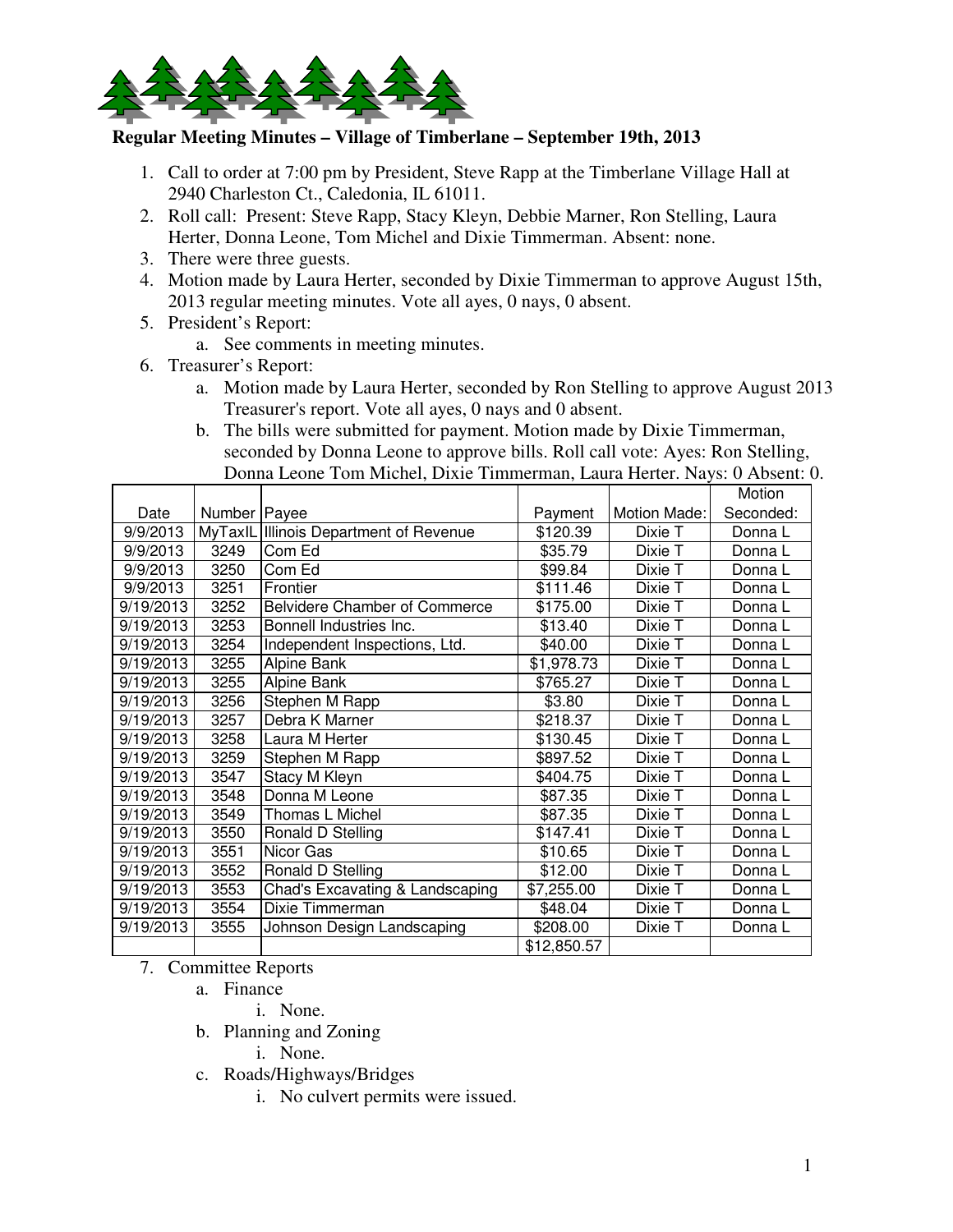- ii. Bid letting for snow and ice control will be published for 2013 -2014.
- iii. Ron Stelling recommended that neighbors be notified of any zoning ordinance violation wherever it is found that trees are overhanging on roads in the Timberlane subdivision. Trustees require residents to clear the road within the completion date before taking action on behalf of the village.
- iv. On 8/29/13 the final PS&E was submitted to IDOT Central Office for inclusion on the November 8, 2013 bid letting for the Orth Road bridge replacement.
- v. Motion made on 8/23/13 via email voting by Ron Stelling, seconded by Dixie Timmerman to approve \$6,255.00 for Chad's Excavating to clear brush and trees, reform / rebuild ditch, apply rip-rap and seed & cover with fabric the area disturbed on Woodchuck Dr in Timberlane subdivision. Roll call vote: Ayes: Ron Stelling, Donna Leone Tom Michel, Laura Herter and Dixie Timmerman. Nays: 0 Absent: 0.
- b. Village Hall
	- i. Motion made by Laura Herter, seconded by Ron Stelling to have Dixie Timmerman contact the non-resident that the hall is rented only to village residents. Vote all ayes, 0 nays, 0 absent.
	- ii. Motion by Tom Michels, seconded by Ron Stelling to switch to Frontier's business calling package for estimated monthly cost savings of \$40.99. Vote all ayes, 0 nays, 0 absent.
- 8. Old Business
	- a. Clarke Mosquito spraying this year included Aberdeen Knoll in error. Steve Rapp will contact Clarke for a refund or credit to Timberlane's account.
	- b. Motion made by Ron Stelling, seconded by Laura Herter to not request any Nicor Gas franchise recoupment dollars from village residents that would have paid for village hall gas usage. Vote all ayes, 0 nays, 0 absent.
	- c. Newbury Place developer Wes Lindberg, representing its homeowner association, requests installation of lights with LED's at both entrances stating the association and Timberlane Village each pay half the cost. Steve Rapp requested that Wes Lindberg provide a written quote from a licensed electrical contractor. Ron Stelling recommended to pay only what's been paid by the village in the past when it was involved in entrance lighting. The trustees reviewed ComEd cost estimates from July 2013. Steve Rapp collected data from traffic counting devices set for 24 hours 8/21/13 - 8/22/13 as follows:

 Caledonia Road entrance: outbound 112, inbound 115 Total of 114 cars (217 / 2) Dawson Lake Road entrance: outbound 88, inbound 101 Total of 95 cars (189 / 2)

- 9. New Business
	- a. Steve Rapp received a construction easement request from Windstream / Verizon to install fiber optic cable at Caledonia and Dawson Lake Rd for the Caledonia Elementary School. He asked questions and has not had a response back yet.
- 10. Open Actions from previous meetings:

| <b>Open Actions:</b>                                              | Meeting  | <b>Contact</b> |
|-------------------------------------------------------------------|----------|----------------|
| Options for the village hall outdoor signs need to be researched. | Nov 2010 | <b>rustees</b> |